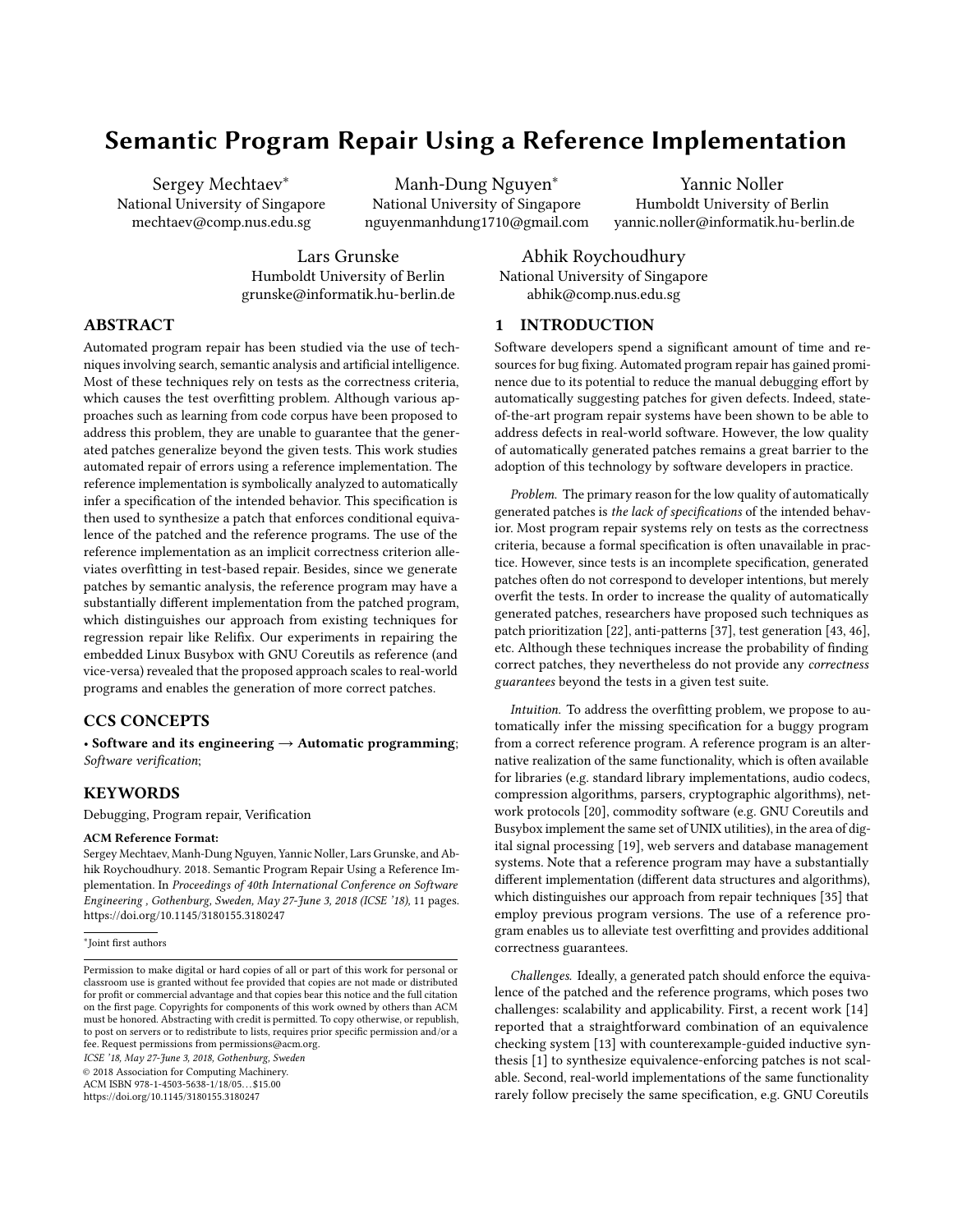implements a superset of the functionality implemented in Busybox and therefore cannot be directly used for equivalence checking.

Solution. To address the above challenges, we introduce a methodology of patch generation based on a reference implementation that integrates the notion of conditional equivalence [10] and a recent scalable patch generation algorithm [26]. We rely on the user insight to provide an input condition for patch generation that should (1) include a bug-triggering input and (2) correspond to functionality shared by the buggy and the reference programs. Then, our system automatically generates a patch for the buggy program that enforces conditional equivalence of the patched and the reference programs, that is equivalence for all inputs satisfying the provided condition. Although the user is only required to provide an input condition (the property being checked is derived automatically from the reference program), this still may be non-trivial for applications that involve a complex execution setup. To tackle this problem, we propose a practical approach of introducing an input condition based on the idea of parameterized tests [38], i.e. the condition is defined by injecting symbolic parameters into existing tests.

Contributions. The main contributions of this work are:

- (1) We propose to infer a correct specification from a reference implementation and use it to guide program repair in order to address the test overfitting problem.
- (2) We introduce a scalable algorithm of patch generation based on a reference implementation that guarantees conditional equivalence of the patched and the reference programs w.r.t. a user-defined input condition.
- (3) We conduct an evaluation on two implementations of UNIX utilities (GNU Coreutils and Busybox) that demonstrates that our methodology addresses the test overfitting problem of program repair and scales to real-world software.

#### 2 OVERVIEW

Our approach takes four inputs: a test suite, a buggy and a reference program, and a user-defined input condition (Figure 1).

As the first step, the node Fault localization of Figure 1 represents the identification of suspicious expressions that might need to get repaired. This is done by applying statistical fault localization [9] based on the given test suite and the buggy program. The suspicious expressions in the buggy program get replaced with symbolic variables, denoted as the instrumented buggy program.

As the second step, the module Symbolic analysis of Figure 1 contains the symbolic execution of the reference program and the instrumented buggy program using the user-defined input condition as a precondition. The result of each symbolic execution is a set of pairs of resulting path conditions and symbolic output states (see Definition 4.2) that is used as a specification.

As the last step, the inferred specifications for the reference and the buggy programs are passed into the patch generator that performs a counterexample-guided inductive repair loop. Specifically, it performs the following iterations starting from the original buggy expression as the initial (empty) patch:

- (1) Construct a verification condition (VC) for the patch.
- (2) Generate a counterexample input that violates the conditional equivalence property by solving VC.



Figure 1: Overall workflow of the approach.

- (3) Extract an angelic forest [26] for the generated input.
- (4) Synthesize a patch that satisfies the angelic forest.
- (5) Go to step (1).

This loop repeats until a conditional equivalence-enforcing patch is synthesized or the next patch/angelic forest cannot be found.

To illustrate our approach, we consider the reference program in Figure 2a and the buggy program in Figure 2c. The reference program implements an algorithm of searching for an element of an array via linear search, while the buggy programs uses binary search. The buggy program contains a bug in line 16.

A crucial element of our approach is the input condition  $\phi$  that has to be defined by the user. The most trivial choice of the input condition would be simply True, i.e., checking equivalence for all program input. However, this approach may have a poor scalability as it has been reported in previous works [14]. Instead, we suggest defining the input condition by parameterizing existing tests. Specifically, not all inputs of a test case must be considered concretely, some of them can be handled symbolically. Therefore, the user can transform the test cases in logical constraints and possibly add additional constraints. This represents a practical solution to balance the completeness and scalability of automated program repair. The wider the input condition is formulated, the more complete, in terms of covered input space, will be the generated patch.

To define the input condition  $\phi$ , assume that the user formulates it informally in the following way: we only consider sorted arrays of the length 3 and without duplicates. First, we introduce a mapping between program variables and symbolic variables:

$$
\{x \mapsto \gamma, a \mapsto [\alpha_0, \alpha_1, \alpha_2], length \mapsto \delta\}
$$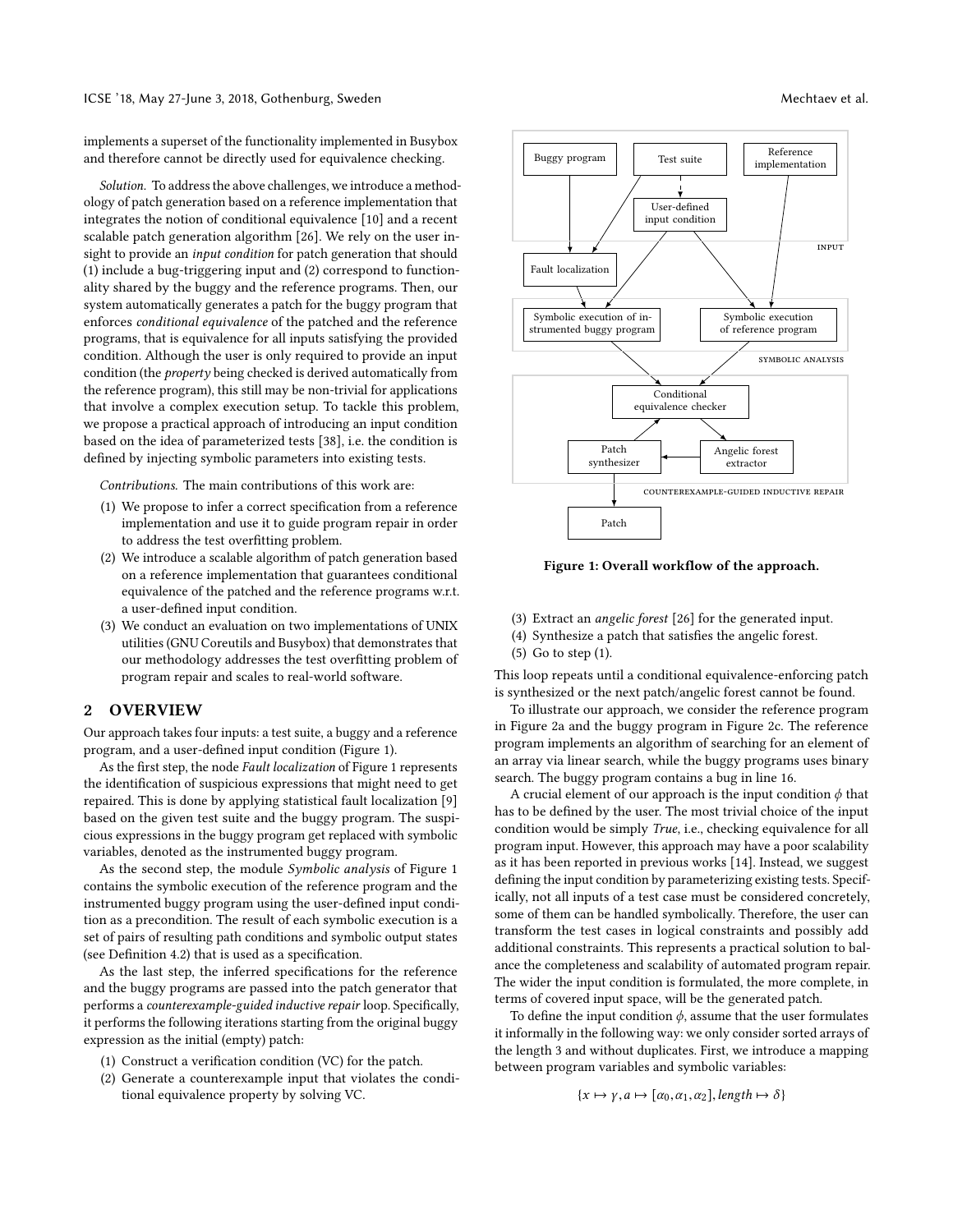| $\mathbf{1}$                              | int search (int x, int $a[]$ , int length) {                                                                                                       |
|-------------------------------------------|----------------------------------------------------------------------------------------------------------------------------------------------------|
| $\mathbf{2}$                              | int i:                                                                                                                                             |
|                                           | for $(i=0; i$                                                                                                                                      |
|                                           |                                                                                                                                                    |
|                                           | 3<br>$\left\{\n \begin{array}{c}\n \text{for } (i=0; i < \text{length}) \\  \text{if } (x == a[i]) \\  \text{return } i; \n \end{array}\n \right.$ |
|                                           |                                                                                                                                                    |
|                                           |                                                                                                                                                    |
|                                           |                                                                                                                                                    |
| $\begin{matrix} 6 \\ 7 \end{matrix}$<br>8 | $return -1;$                                                                                                                                       |

#### (a) Reference program

| $\overline{9}$ | int search (int x, int $a[]$ , int length) {    |
|----------------|-------------------------------------------------|
| 10             | $int L = 0$ :                                   |
| 11             | $int R = length -1$ ;                           |
| 12             | do {                                            |
| 13             | int m = $(L+R)/2$ ;                             |
| 14             | if $(x == a[m])$ {                              |
| 15             | return m:                                       |
| 16             | } else if $(x < a[m])$ { // bug fix: $x > a[m]$ |
| 17             | $L = m+1$ :                                     |
| 18             | $\}$ else {                                     |
| 19             | $R = m-1$ :                                     |
| 20             |                                                 |
| 21             | $\}$ while $(L \le R)$ ;                        |
| 22             | $return -1$ ;                                   |
| 23             |                                                 |

| ID             | $\pi^{\mathrm{r}}$                                                             | $\alpha$ |
|----------------|--------------------------------------------------------------------------------|----------|
| $r_1$          | $Y = \alpha_0$                                                                 |          |
| r <sub>2</sub> | $\gamma \neq \alpha_0 \wedge \gamma = \alpha_1$                                |          |
| r,             | $\gamma \neq \alpha_0 \wedge \gamma \neq \alpha_1 \wedge \gamma = \alpha_2$    |          |
| $r_4$          | $\gamma \neq \alpha_0 \wedge \gamma \neq \alpha_1 \wedge \gamma \neq \alpha_2$ |          |

| ID                                 | $\pi^{\rm b}$                                                                              | $\theta_{c}$                                                 | $\theta_{\underline{out}}^{\mathrm{b}}$ |  |  |
|------------------------------------|--------------------------------------------------------------------------------------------|--------------------------------------------------------------|-----------------------------------------|--|--|
| $b_1$                              | $Y = \alpha_1$                                                                             |                                                              |                                         |  |  |
| b <sub>2</sub>                     | $\gamma \neq \alpha_1 \wedge \beta^0 \wedge \gamma = \alpha_2$                             | $\beta^0$ : { $x \mapsto \gamma$ , $a[m] \mapsto \alpha_1$ } | 2                                       |  |  |
| $b_3$                              | $\gamma \neq \alpha_1 \wedge \beta^0 \wedge \gamma \neq \alpha_2 \wedge \beta^1$           | $\beta^0$ : { $x \mapsto \gamma$ , $a[m] \mapsto \alpha_1$ } | $-1$                                    |  |  |
|                                    |                                                                                            | $\beta^1 : \{x \mapsto \gamma, a[m] \mapsto \alpha_2\}$      |                                         |  |  |
| $b_4$                              | $\gamma \neq \alpha_1 \wedge \beta^0 \wedge \gamma \neq \alpha_2 \wedge \neg \beta^1$      | $\beta^0$ : { $x \mapsto \gamma$ , $a[m] \mapsto \alpha_1$ } | $-1$                                    |  |  |
|                                    |                                                                                            | $\beta^1 : \{x \mapsto \gamma, a[m] \mapsto \alpha_2\}$      |                                         |  |  |
| $b_5$                              | $\gamma \neq \alpha_1 \wedge \neg \beta^0 \wedge \gamma = \alpha_0$                        | $\beta^0$ : { $x \mapsto \gamma$ , $a[m] \mapsto \alpha_1$ } | $\theta$                                |  |  |
| b <sub>6</sub>                     | $\gamma \neq \alpha_1 \wedge \neg \beta^0 \wedge \gamma \neq \alpha_0 \wedge \beta^1$      | $\beta^0$ : { $x \mapsto \gamma$ , $a[m] \mapsto \alpha_1$ } | $-1$                                    |  |  |
|                                    |                                                                                            | $\beta^1 : \{x \mapsto \gamma, a[m] \mapsto \alpha_0\}$      |                                         |  |  |
| $b_7$                              | $\gamma \neq \alpha_1 \wedge \neg \beta^0 \wedge \gamma \neq \alpha_0 \wedge \neg \beta^1$ | $\beta^0$ : { $x \mapsto \gamma$ , $a[m] \mapsto \alpha_1$ } | -1                                      |  |  |
|                                    |                                                                                            | $\beta^1 : \{x \mapsto \gamma, a[m] \mapsto \alpha_0\}$      |                                         |  |  |
| (d) Specification of buggy program |                                                                                            |                                                              |                                         |  |  |

(b) Summary of reference program

#### (c) Buggy program

| Negative input  | $x \mapsto 2$                                                                               |
|-----------------|---------------------------------------------------------------------------------------------|
|                 | $a \mapsto [2, 4, 6]$<br>length $\mapsto 3$                                                 |
|                 |                                                                                             |
| Expected output | $\Omega$                                                                                    |
| Symbolic inputs |                                                                                             |
|                 | $x \mapsto \gamma$<br>$a \mapsto [\alpha_0, \alpha_1, \alpha_2]$<br>$length \mapsto \delta$ |
|                 |                                                                                             |
| Input condition | $\phi \coloneqq \alpha_0 < \alpha_1 < \alpha_2 \wedge \delta = 3$                           |
|                 |                                                                                             |

$$
VC = \forall \alpha_0 \forall \alpha_1 \forall \alpha_2 \forall \gamma \bigwedge_{(\pi^r, \theta_{out}^r) (\pi^b, \theta_{out}^b)} \pi^r \land \pi^b \land (\beta = e[\![\theta_c]\!]) \Rightarrow \theta_{out}^r = \theta_{out}^b
$$

 $(r_1, b_3)$   $\neg(y = \alpha_0 \land y \neq \alpha_1 \land \beta^0 \land \beta^0 = y < \alpha_1 \land y \neq \alpha_2 \land \beta^1 \land \beta^1 = y < \alpha_2)$  $(r_1, b_4) \quad \wedge \neg(\gamma = \alpha_0 \land \gamma \neq \alpha_1 \land \beta^0 \land \beta^0 = \gamma < \alpha_1 \land \gamma \neq \alpha_2 \land \neg \beta^1 \land \beta^1 = \gamma < \alpha_2)$  $(r_3, b_6)$   $\wedge \neg(\gamma = \alpha_2 \land \gamma \neq \alpha_1 \land \neg \beta^0 \land \beta^0 = \gamma < \alpha_1 \land \gamma \neq \alpha_0 \land \beta^1 \land \beta^1 = \gamma < \alpha_0)$  $(r_3, b_7)$   $\wedge \neg(y = \alpha_2 \wedge y \neq \alpha_1 \wedge \neg \beta^0 \wedge \beta^0 = y < \alpha_1 \wedge y \neq \alpha_0 \wedge \neg \beta^1 \wedge \beta^1 = y < \alpha_0$ )

#### (e) Test and input condition

(f) Verification condition

# Figure 2: Artifacts of motivating example

 $\equiv \forall \alpha_0 \forall \alpha_1 \forall \alpha_2 \forall \gamma$ (

Then, the input constraint is defined as follows:

$$
\phi\coloneqq\alpha_0<\alpha_1<\alpha_2\wedge\delta=3
$$

The given test suite contains one negative test case with the input { $x \mapsto 2$ ,  $a \mapsto [2, 4, 6]$ , length  $\mapsto 3$ } and the expected output 0, because the first element is equal to the searched value 2. The test case passes for the reference program, but fails for the buggy program. The statistical fault localization identifies the expression in line 16 as a suspicious expression, hence, we introduce the symbolic variable  $\beta$  and generate an instrumented buggy program by replacing (x < a[m]) with  $β$ . Note that the test case is not encoded in the input condition  $\phi$ , i.e., the repair steps themselves are independent from any given concrete test input. This test case is only needed for the identification of suspicious expressions.

Assuming  $\phi$ , we execute the reference and instrumented buggy program with a preconditioned symbolic execution. Preconditioned symbolic execution (see Definition 4.1) explores only a subset of program paths that are consistent with the condition  $\phi$ . We will get the results presented in Figure 2b and Figure 2d. The tables contain so called specifications (see Definition 4.3), which describe the path condition ( $\pi^r$  for the reference program and  $\pi^b$  for the buggy program), the current context for the suspicious expression  $\theta_c$ , and the output symbolic state ( $\theta_{out}^r$  for the reference program and  $\theta_{out}^b$ for the buggy program). The superscript index of  $\beta$  indicates the

occurrence id (or instance id) of this expression, since it can be visited more than once during the execution.

With the results of the preconditioned symbolic execution we can build the formula of the verification condition for the considered expression  $(x < a[m])$ . A verification condition (VC) encodes the following idea: if both executions in the reference and buggy program follow the same path, then their outputs should be the same. The VC will also encode the values of the visible variables in the expression (x < a[m]) computed in the symbolic context  $\theta_c$ that we denote as  $\beta = (x < a[m])[[\theta_c]]$ . The simplified version of this first iteration VC is presented in Figure 2f. We skipped contradicting pairs of path conditions from the buggy and the reference program and discarded pairs that contradict the input condition  $\phi$ . Additionally, we simplified the formula by removing lines where the symbolic output states match already, i.e.,  $\theta_{out}^r = \theta_{out}^b$ . In such cases the implication is always  $True$  and, hence, it does not provide any additional value. The remaining formula includes the following combinations of paths (represented by the according ids in Figure 2b and Figure 2d):  $(r_1,b_3)$ ,  $(r_1,b_4)$ ,  $(r_3,b_6)$ ,  $(r_3,b_7)$ , as also indicated at the beginning of each line in the shown VC.

In order to check the validity of the verification condition, we check the unsatisfiability of its negation as in previous works [13, 28]. The negated VC will be solved using an off-the-shelf SMT solver to generate satisfying values representing counterexamples, which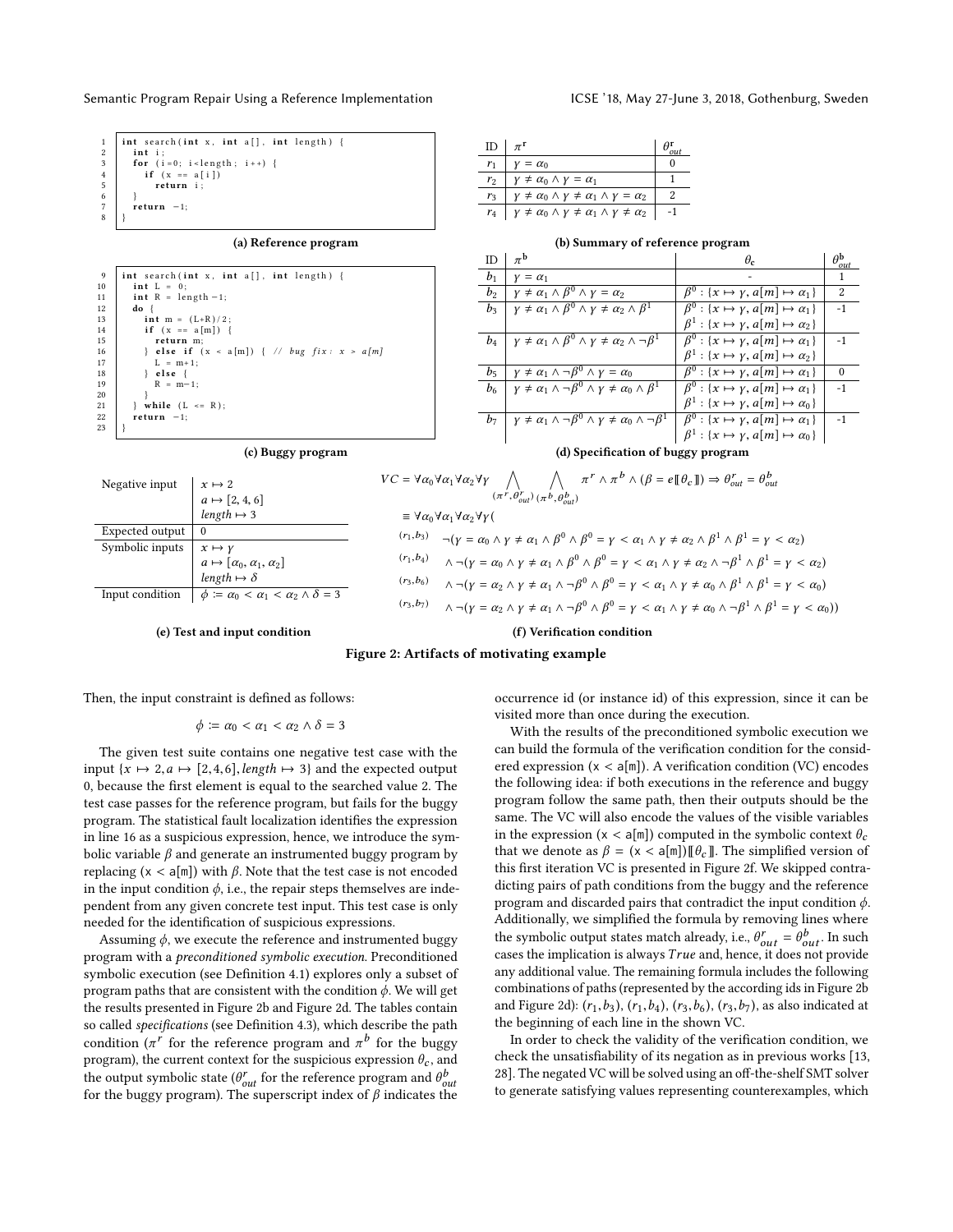do not satisfy the VC with the current replacement for the suspicious expression. After negating the VC, the SMT solver generates a counterexample input  $\{x \mapsto -1, a \mapsto [-1,0,1]\}.$ 

In order to find the correct truth value for  $\beta$ , also called angelic value (see Definition 3.6), we look at the path condition of the buggy program that leads to the correct output symbolic state, which is here  $\theta_{out}^r = 0$  according to the reference program. Comparing with the table in Figure 2d, this output can only be reached in the buggy program by following the path  $b_5$ . In order to take this specific path with the given input values,  $\beta^0$  needs to be False. This leads to the following angelic forest, which is the input structure for our synthesizer and represents all needed values for the specific suspicious expression (see Definition 3.8):

$$
\{(\beta^0, c, \sigma)\}\
$$
, given that  $c := False, \sigma := \{x \mapsto -1, a[m] \mapsto 0\}$ 

where c represents an angelic value of the considered expression (a value that enables the program to pass the counterexample test) and  $\sigma$  represents an angelic state (the concrete values of program variables in the context in which the expression is executed).

The generated values are used to build the input for a componentbased synthesizer, which generates a new patch matching the current synthesizer input. Given this input, the synthesizer returns a plausible patch  $(x == a[m])$ . After inserting this expression in the VC and negating it, the SMT solver generates a second counterexample input { $x \mapsto 1, a \mapsto [-1,0,1]$ }. The correct output symbolic state for this input is  $\theta_{out}^r = 2$  and this matches only the path  $b_2$ . In order to take this specific path with the second counterexample,  $\beta^0$ needs to be True. This leads to an extension of our angelic forest to:

$$
\{ (\beta^0, False, \{x \mapsto -1, a[m] \mapsto 0) \},\
$$

$$
(\beta^0, True, \{x \mapsto 1, a[m] \mapsto 0 \}) \}.
$$

Given this input, the synthesizer returns the patch  $(x \ge a[m])$ . After inserting this expression in the VC and negating it, the SMT returns unsatisfiable, i.e., the synthesized patch fulfills all requirements. Note that  $(x \ge a[m])$  is not syntactically equivalent with the correct patch  $(x > a[m])$ , but in this context (i.e. with the preceding if-condition) both expressions are semantically equivalent. Our approach results in a patch for the buggy program, so that given the input condition  $\phi$ , the patched program is conditionally equivalent with the reference program.

For comparing with test-driven repair techniques, we applied Angelix [26], which uses a similar path generation algorithm, and hence, it represents the closest existing approach and means a more fair comparison than using any other test-driven repair technique. For our motivating example we observed that Angelix only can produce the plausible patch  $(a[m] < a[m])$ . It fixes only the given negative test case, so in order to generate a correct patch it would be necessary to include more test cases. Since our repair approach is capable of using another program as correctness reference, it generates the input for the synthesizer itself with the presented counterexample-guided approach.

In this motivating example we showed that with our approach it is possible to use a relatively simple reference program (e.g., the linear search) to repair an optimized program (e.g., the binary search). The two programs do not need to be structurally similar, as long as they solve the same problem.

#### 3 BACKGROUND

In this section, we introduce the notation used to formally describe the presented algorithms, define underlying program analysis techniques, and also introduce related parts of previous patch generation methods that are reused in our approach.

We consider programs written in an imperative programming language. Programs are denoted as  $p_1$ , ...,  $p_k$  and the set of all program as P. We define  $p[e \mapsto e']$  as a program obtained from  $\hat{p}$  by substituting an expression e with e'. Program variables are represented as  $v_1, ..., v_k$  and the set of all program variables as  $\mathcal{V}$ .

The considered programming language contains a statement assume defined as follows:

$$
\mathsf{assume}(\phi) \coloneqq \mathsf{if}(\neg \phi) \{ \mathsf{LOOP} : \mathsf{goto}\ \mathsf{LOOP} \}
$$

that is this statement triggers a non-termination (an infinite loop) when the given condition does not hold.

Concrete program states (functions from program variables to values) are indicated as  $\sigma$  and the set of all concrete program states is denoted as  $\Sigma$ ; two concrete program states  $\sigma_1$  and  $\sigma_2$  are equal iff  $\forall v \in \mathcal{V}$ .  $\sigma_1(v) = \sigma_2(v)$ . The value of an expression e evaluated in the context  $\sigma$  is denoted as  $e \llbracket \sigma \rrbracket$ . We define a concrete program execution as in the following:

Definition 3.1 (Concrete execution). A concrete execution procedure  $Exec : \mathcal{P} \times \Sigma \rightarrow \Sigma \cup \{\omega\}$  is a function that for a given program  $p$  and a concrete input state  $\sigma_{in}$  returns the corresponding output state  $\sigma_{out}$  if the program terminates, and the literal  $\omega$  otherwise.

We consider a first-order language  $\mathcal{L}$ . We use the letters  $\alpha$ ,  $\beta$ , γ and δ to denote variables from  $\mathcal{L}$ , and the letters  $\pi$  and  $\phi$  to designate formulas from  $\mathcal{L}$ . We use the letter  $\theta$  to indicate symbolic program states, that is functions from program variables to logical terms from  $\mathcal L$  (for a program variable  $v$ , the corresponding logical term is  $\theta(v)$ ). We express the equality of two symbolic program states  $\theta_1$  and  $\theta_2$  as the formula  $\theta_1 = \theta_2 := \bigwedge_{v \in V} \theta_1(v) = \theta_2(v)$ .<br>We denote a logical term computed by evaluating an expression equal We denote a logical term computed by evaluating an expression  $e$ in the context  $\theta$  as  $e \llbracket \theta \rrbracket$ .

Assume that  $\{\alpha_1 \mapsto n_1, ..., \alpha_k \mapsto n_k\}$  is an assignment of the raibles from  $f$  (a manning from the variables to values) We variables from  $\mathcal L$  (a mapping from the variables to values). We say that this assignment satisfies a formula  $\pi$  iff a substitution of the variables  $\alpha_i$  with the corresponding values  $n_i$  (denoted as  $\pi$ [[ $\alpha_1 \mapsto n_1,..., \alpha_k \mapsto n_k$ ]] evaluates to *True*. We also introduce a concretization of symbolic states defined as followe: concretization of symbolic states defined as follows:

Definition 3.2 (Concretization). Let  $\theta$  be a symbolic state, { $\alpha_1 \mapsto$  $n_1, ..., \alpha_k \mapsto n_k$  be an assignment of the variables from  $\mathcal{L}$ . A concretization  $\theta \mathbb{I} \alpha_k \mapsto n_k \alpha_k \mapsto n_k \mathbb{I}$  of  $\theta$  with the assignment concretization  $\theta$  [[ $\alpha_1 \mapsto n_1, ..., \alpha_k \mapsto n_k$ ]] of  $\theta$  with the assignment  $\{\alpha_1 \mapsto n_1, ..., \alpha_k \mapsto n_k\}$  is defined as follows:

 $\theta[\![\alpha_1 \mapsto n_1, ..., \alpha_k \mapsto n_k]\!] \coloneqq \lambda v. \quad \theta(v)[\![\alpha_1 \mapsto n_1, ..., \alpha_k \mapsto n_k]\!]$ 

that is as a concrete program state (a mapping of program variables into values expressed using lambda notation) computed by substituting all the variables  $\alpha_i$  in the logical terms in the codomain of  $\theta$ with the corresponding values  $n_i$ .

In order to infer a specification, we rely on symbolic execution [12] that we non-constructively define as follows:

Definition 3.3 (Symbolic execution). A symbolic execution procedure  $SymExec : \mathcal{P} \times \Theta \rightarrow 2^{\mathcal{L} \times \Theta}$  is a function that for a given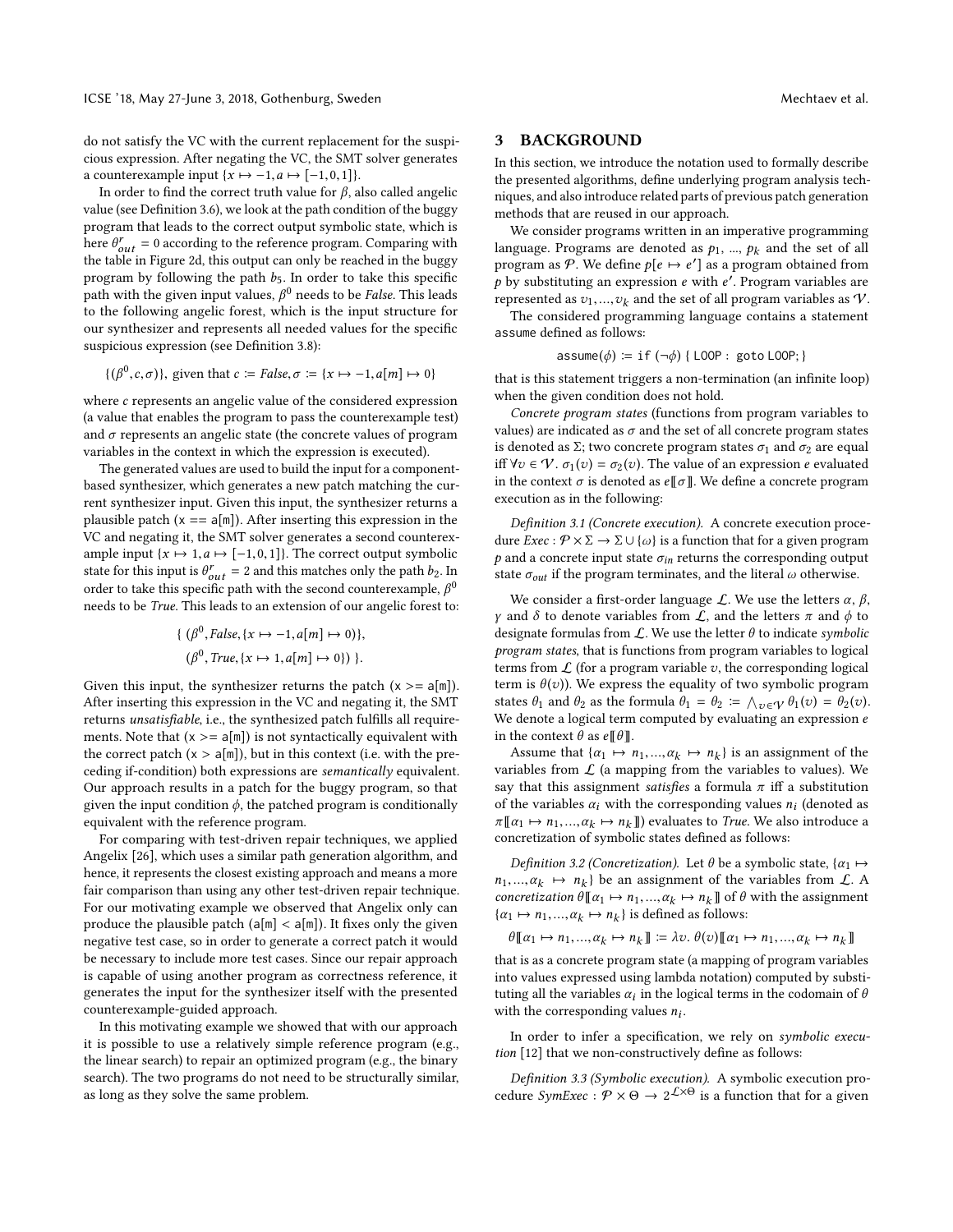program  $p$  and a symbolic input state  $\theta_{in}$  returns a finite set of pairs  $\{(\pi, \theta_{out})\}$ , where  $\pi$  is the path condition and  $\theta_{out}$  is the corresponding symbolic output state. For each assignment of the symbolic variables  $\{\alpha_1 \mapsto n_1, ..., \alpha_k \mapsto n_k\}$ , if this assignment satisfies the formula  $\pi$ , then  $\pi_{\alpha+1} = \text{Free}(h, \pi)$ , given that  $\pi_{\alpha+1} = \theta \cdot \mathbb{F}\alpha_{\alpha+1}$ . formula  $\pi$ , then  $\sigma_{out} = E \text{xec}(p, \sigma_{in})$ , given that  $\sigma_{in} := \theta_{in} [\alpha_1 \rightarrow \alpha_2]$  $n_1, ..., \alpha_k \mapsto n_k \mathbb{I}$  and  $\sigma_{out} := \hat{\theta}_{out} [\alpha_1 \mapsto n_1, ..., \alpha_k \mapsto n_k \mathbb{I}].$ 

Definition 3.4 (Partial equivalence under  $\sigma$ ). Let  $p_1$  and  $p_2$  be programs,  $\sigma$  be a program state. We say that  $p_1$  and  $p_2$  are partially equivalent under  $\sigma$  iff at least one of the following holds:

- $Exec(p_1, \sigma) = \omega;$
- $Exec(p_2, \sigma) = \omega;$
- $Exec(p_1, \sigma) =Exec(p_2, \sigma)$ .

Since proving partial equivalence for all inputs is currently infeasible when dealing with large real-world programs, this work focuses on conditional equivalence  $[10]$  — a relaxed notion of partial equivalence that checks equivalence only for a subset of inputs.

Definition 3.5 (Conditional partial equivalence). Let  $p_1$  and  $p_2$  be programs,  $\phi \in \mathcal{L}$  be an input condition. We say that  $p_1$  and  $p_2$  are conditionally partially equivalent under an input condition  $\phi$  iff they are partially equivalent under each input in  $\{\sigma \mid \phi \llbracket \sigma \rrbracket = \text{True}\}.$ 

In order to synthesize patches, we rely on a scalable patch generation methodology proposed in Angelix [26] that infers a compact synthesis specification based on angelic values [5] and synthesizes a patch using component-based patch synthesis [26].

Definition 3.6 (Angelic value). Let  $p$  be a program,  $t$  be a failing test,  $e$  be a program expression and  $e^i$  be its *i*-th instance in the execution trace of t. Angelic value c is such that replacing expressions  $e^{i}$  with c during the execution of t makes p pass the test t.

Definition 3.7 (Angelic path). Let  $p$  be a program, E be a set of program expressions in  $p$ ,  $t$  be a test. An *angelic path* is a set of triples  $(e^i, c, \sigma)$  where  $e^i$  is the *i*-th instance of an expression  $e \in E$ <br>appearing in the execution trace of t, c is an angelic value of  $e^i$  and appearing in the execution trace of  $t$ ,  $c$  is an angelic value of  $e^{i}$ , and σ represents an angelic state at  $e^i$ , such that replacing all  $e^i$  in the execution trace of  $t$  with the corresponding angelic values  $c$  forces (1) the program  $p$  to pass the test  $t$  and (2) the program  $p$  to be in the state  $\sigma$  when the expression  $e^i$  is evaluated.

Definition 3.8 (Angelic forest). Let  $p$  be a program,  $E$  be a set of program expressions in  $p$ , t be a test. Angelic forest  $A_t$  for the test t is a set of angelic paths for  $t$ .

An angelic forest can be extracted as shown in Algorithm 1. For a given program  $p$  with an expression  $e$ , this algorithm accepts a test (a pair of input and output states) and a set of triples {  $(\pi, \theta_c, \theta_{out})$  }. The set of triples is computed using symbolic execution in such a way that  $\pi$  represents a path condition in  $p$ ,  $\theta_c$  depicts a symbolic state that the program  $p$  reaches when the expression  $e$  is evaluated along the path  $\pi$ , and  $\theta_{out}$  represents the symbolic output state computed along the path  $\pi$ . The algorithm iterates through the given triples and extracts angelic values by solving the path constraint conjoined with the given input-output relation.

Given an angelic forest, Angelix [26] can construct an expression from a given library of components that satisfies a given angelic forest. More formally, for a given angelic forest  $A_t$  and a set of

| <b>Algorithm 1:</b> Angelic forest extraction                                                                                                                                                                                                    |  |  |  |  |
|--------------------------------------------------------------------------------------------------------------------------------------------------------------------------------------------------------------------------------------------------|--|--|--|--|
| <b>Data:</b> test $(\sigma_{in}, \sigma_{out})$ , set of triples { $(\pi, \theta_c, \theta_{out})$ }                                                                                                                                             |  |  |  |  |
| <b>Result:</b> angelic forest $A_t$                                                                                                                                                                                                              |  |  |  |  |
| 1 $A_t := \emptyset$ ;                                                                                                                                                                                                                           |  |  |  |  |
| 2 foreach $(\pi, \theta_c, \theta_{out})$ do                                                                                                                                                                                                     |  |  |  |  |
| $\psi := \pi \wedge \theta = \sigma_{in} \wedge \theta_{out} = \sigma_{out};$<br>3                                                                                                                                                               |  |  |  |  |
| <b>if</b> is $SAT(\psi)$ then<br>$\overline{4}$                                                                                                                                                                                                  |  |  |  |  |
| $\{\alpha \mapsto n_1, \beta \mapsto n_2, \}$ := getSatisfyingAssignment( $\psi$ );<br>5                                                                                                                                                         |  |  |  |  |
| $\overline{6}$                                                                                                                                                                                                                                   |  |  |  |  |
| $\overline{7}$                                                                                                                                                                                                                                   |  |  |  |  |
| $\begin{array}{c} \begin{array}{c} \begin{array}{c} \ \\ \end{array} & c := n_2; \\ \sigma_c := \theta_c [\![ \alpha \mapsto n_1, \beta \mapsto n_2, \dots ]\!], \\ A_t := A_t \cup \{ (e, c, \sigma_c) \}; \end{array} \end{array}$<br>$\bf{8}$ |  |  |  |  |
| end<br>$\boldsymbol{9}$                                                                                                                                                                                                                          |  |  |  |  |
| 10 end                                                                                                                                                                                                                                           |  |  |  |  |
| 11 <b>return</b> $A_t$ ;                                                                                                                                                                                                                         |  |  |  |  |

components  $c_1$ , ...,  $c_n$ , it produces an expression e constructed from  $c_1$ , ...,  $c_n$  that satisfies the following property:

$$
\bigvee_{\text{path}\in A_t} \bigwedge_{(e^i,c,\sigma)\in \text{path}} e[\![\sigma]\!]= c
$$

Such e takes the angelic value c for each angelic state  $\sigma$  and therefore passes the test  $t$  by construction.

## 4 OUR APPROACH

In this section, we formally define three main components of our algorithm: specification inference, verification condition construction and patch synthesis.

#### 4.1 Specification inference

The main intuition of our approach is that it is possible to infer a correct specification from a reference implementation and synthesize a patch that enforces this specification in a given buggy program. Hereinafter, we refer to the given reference implementation as the program  $p_r$  and the given buggy program as the program  $p_b$ .

In order to infer a specification, we use preconditioned symbolic execution defined as follows:

Definition 4.1 (Preconditioned symbolic execution). A preconditioned symbolic execution procedure  $PSymExec : \mathcal{P} \times \Theta \times \mathcal{L} \rightarrow 2^{\mathcal{L} \times \Theta}$ <br>is a symbolic execution in which each path condition is conjoined is a symbolic execution, in which each path condition is conjoined with a given formula. It can be defined as  $PSymExec(p, \theta, \phi)$  :=  $SymExec(p', \theta)$ , where  $p' \coloneqq \text{assume } \phi; p$ .

The implementation of preconditioned symbolic execution is discussed in Section 5. As a result of adding the condition  $\phi$ , preconditioned symbolic execution is significantly more efficient than conventional symbolic execution, since it explores only a subset of program paths that is consistent with the condition  $\phi$ .

For a given reference program and an input condition, we infer a symbolic summary of the program computed through preconditioned symbolic execution:

Definition 4.2 (Symbolic summary). Let p be a program,  $\phi$  be an input condition,  $\theta$  is a symbolic state. A symbolic summary is a set of pairs  $Sum(p, \theta, \phi) := \{(\pi, \theta_{out})\}$  such that  $\{(\pi, \theta_{out})\}$  =  $PSymExec(p, \theta, \phi)$ .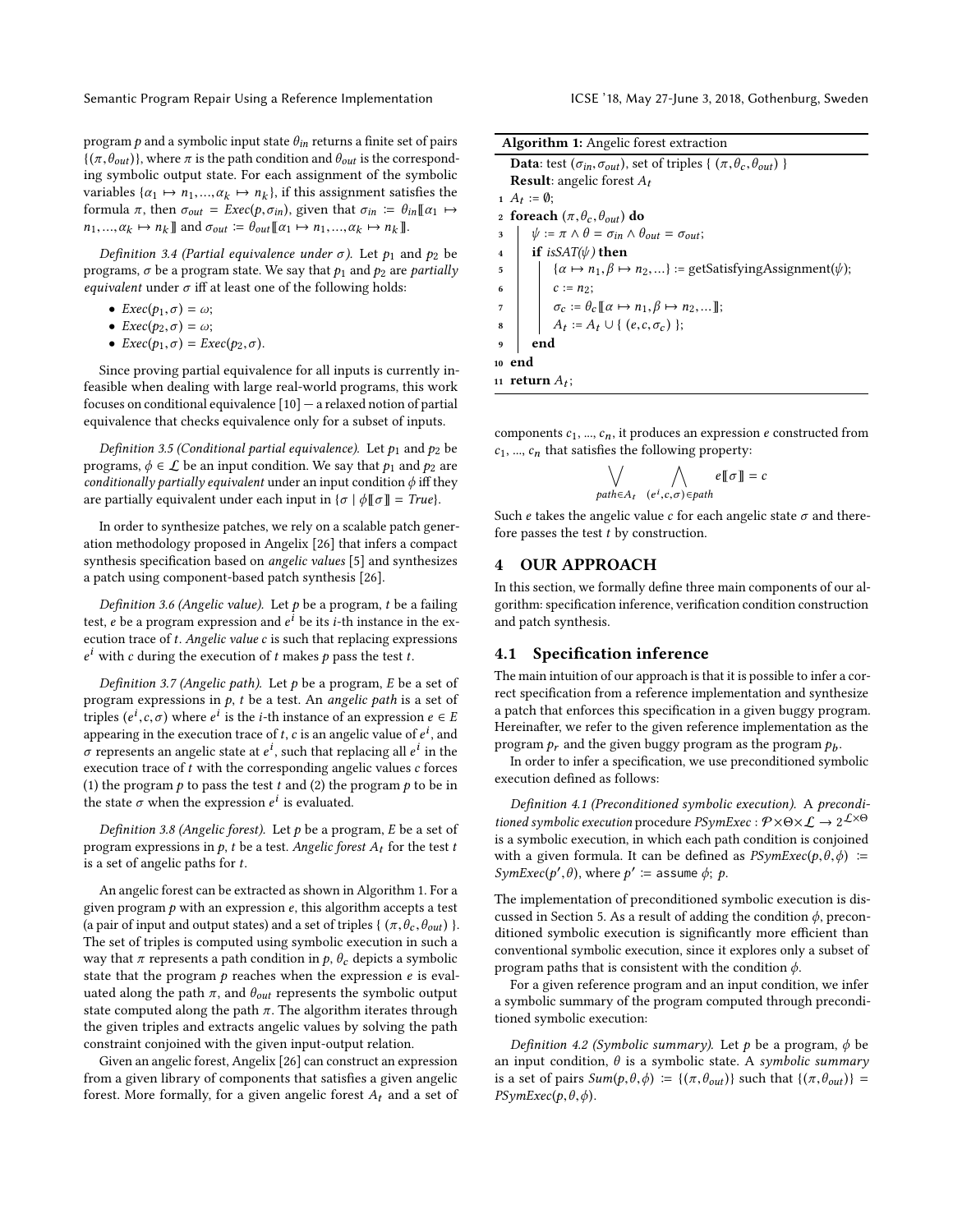For a given buggy program, a suspicious expression and an input condition, we infer the following specification:

Definition 4.3 (Specification). Let  $p$  be a program, e be a program expression,  $\phi$  be an input condition,  $\theta$  is a symbolic state over variables  $\alpha_1, ..., \alpha_k$ . A specification is a set of triples  $Spec(p, e, \theta, \phi) :=$ <br> $\alpha \in \mathbb{R}^d$  (a) such that  $\alpha \in \mathbb{R}^d$  (b)  $\alpha \in \mathbb{R}^d$  (c)  $\alpha \in \mathbb{R}^d$  (c) where  $\alpha'$  $\{(\pi, \theta_c, \theta_{out})\}$  such that  $\{(\pi, \theta_{out})\} = P\text{SymExec}(p', \theta, \phi)$ , where  $p' :=$ <br> $p(e) \ge \text{chose}(p')$ , choose() is a function that returns a fresh sym $p[e \mapsto \text{choose}()]$ , choose() is a function that returns a fresh symbolic variable  $\beta_i$  each time it is executed. For each path  $\pi$ ,  $\theta_c$  indicates a symbolic state in the context of which the function choose() is called when the program is symbolically executed along  $\pi$ .

We say that a summary  $Sum(p, \theta, \phi)$  is *complete* if for each input  $\sigma$  satisfying the condition  $\phi$  one of the following holds:

- $Exec(p, \sigma) = \omega;$
- $\exists (\pi, \theta_{out}) \in Sum(p, \theta, \phi)$ .  $\pi[\![\sigma]\!] = True$ .

The completeness of a specification  $Spec(p, e, \theta, \phi)$  can be defined in a similar manner.

In order to simplify further definitions, we assume (without loss of generality) that all formulas contain only a single variable  $\alpha$ representing program inputs and a single variable  $β$  representing the values of the replaced program expression.

#### 4.2 Verification condition

To check program equivalence, we construct a verification condition for a given patch using the inferred specification. Ideally, this condition should express the property "for each input satisfying a given input condition, if there is a path in the reference program followed by this input, then there should be a path in the patched program followed by this input and the outputs produced along these paths are equal". We refer to this condition as strict.

Definition 4.4 (Strict verification condition). Let  $p_r$  be a reference program,  $p_b$  be a buggy program,  $e$  be a suspicious expression in  $p_b,$ e' be a candidate patch,  $\phi$  be an input condition,  $\theta_{in}$  is a symbolic state over the variable  $\alpha$ . A strict verification condition VC<sub>strict</sub> for the program  $p_b[e \mapsto e']$  is defined as follows:

$$
\forall \alpha \exists \beta \bigwedge (\pi^r \Rightarrow \bigvee_{\alpha \in \beta} \pi^b \land \beta = e' \llbracket \theta_c^b \rrbracket \land \theta_{out}^r = \theta_{out}^b)
$$
  

$$
(\pi^r, \theta_{out}^r) \quad (\pi^b, \theta_c^b, \theta_{out}^b)
$$

where the symbolic summary  $\{(\pi^r, \theta^r_{out})\} := Sum(p_r, \theta_{in}, \phi)$  and the specification  $\{(\pi^b, \theta_c^b, \theta_{out}^b)\}$  :=  $Spec(p_b, e, \theta_{in}, \phi)$ .

However, the above condition cannot be used in many practical situations, where the existing symbolic execution engines reach their limits. For instance, we have to restrict the number of explored paths by performing loop unrolling in up to  $k$  iterations. As a result, the inferred specification is incomplete, and the introduced strict verification condition may classify two equivalent programs as non-equivalent. For example, if an input is captured by some path condition  $\pi^r$  , but not captured by any  $\pi^b$  , then the programs will be considered non-equivalent. To address this, we use a more practical version of the verification condition that we refer to as liberal.

Definition 4.5 (Liberal verification condition). Let  $p_r$  be a reference program,  $p_b$  be a buggy program,  $e$  be a suspicious expression in  $p_b$ ,  $e'$  be a candidate patch,  $\phi$  be an input condition,  $\theta_{in}$  is a symbolic state over the variable  $\alpha$ . A liberal verification condition VC<sub>liberal</sub>







Figure 3: Counterexample-guided inductive repair.

for the program  $p_b[e \mapsto e']$  is defined as follows:

$$
\forall \alpha \exists \beta \bigwedge_{(\pi^r, \theta_{out}^r) (\pi^b, \theta_c^b, \theta_{out}^b)} \pi^r \wedge \pi^b \wedge \beta = e' \mathbb{I} \theta_c^b \mathbb{I} \Rightarrow \theta_{out}^r = \theta_{out}^b
$$

where the symbolic summary  $\{(\pi^r, \theta^r_{out})\} := Sum(p_r, \phi, \theta_{in})$  and the specification  $\{(\pi^b, \theta_c^b, \theta_{out}^b)\}$  :=  $Spec(p_b, e, \phi, \theta_{in})$ .

Compared with the strict verification condition, the liberal one only requires that for all intersections between a path condition  $\pi^r$  in the reference program and  $\pi^b$  in the buggy program (i.e. inputs satisfying  $\pi^r \wedge \pi^b$ ), the symbolic outputs are the same in both programs. In the other words, this verification condition only checks equivalence of the functionality for which a specification has been inferred from both programs.

#### 4.3 Patch generation

To implement a scalable patch generation that enforces conditional equivalence of the reference and the buggy programs, we propose a methodology of counterexample-guided inductive repair (CEGIR) that effectively combines counterexample-guided inductive synthesis (CEGIS) [1] and a patch synthesis algorithm of Angelix [26].

The overall workflow of the patch generator is shown in Figure 3 and illustrated by an example in Section 2. It performs a counterexample-guided refinement loop starting from the original expression as the initial candidate patch. The loop combines three modules: a conditional equivalence checker, an angelic forest extractor and a patch synthesizer that are described in details below.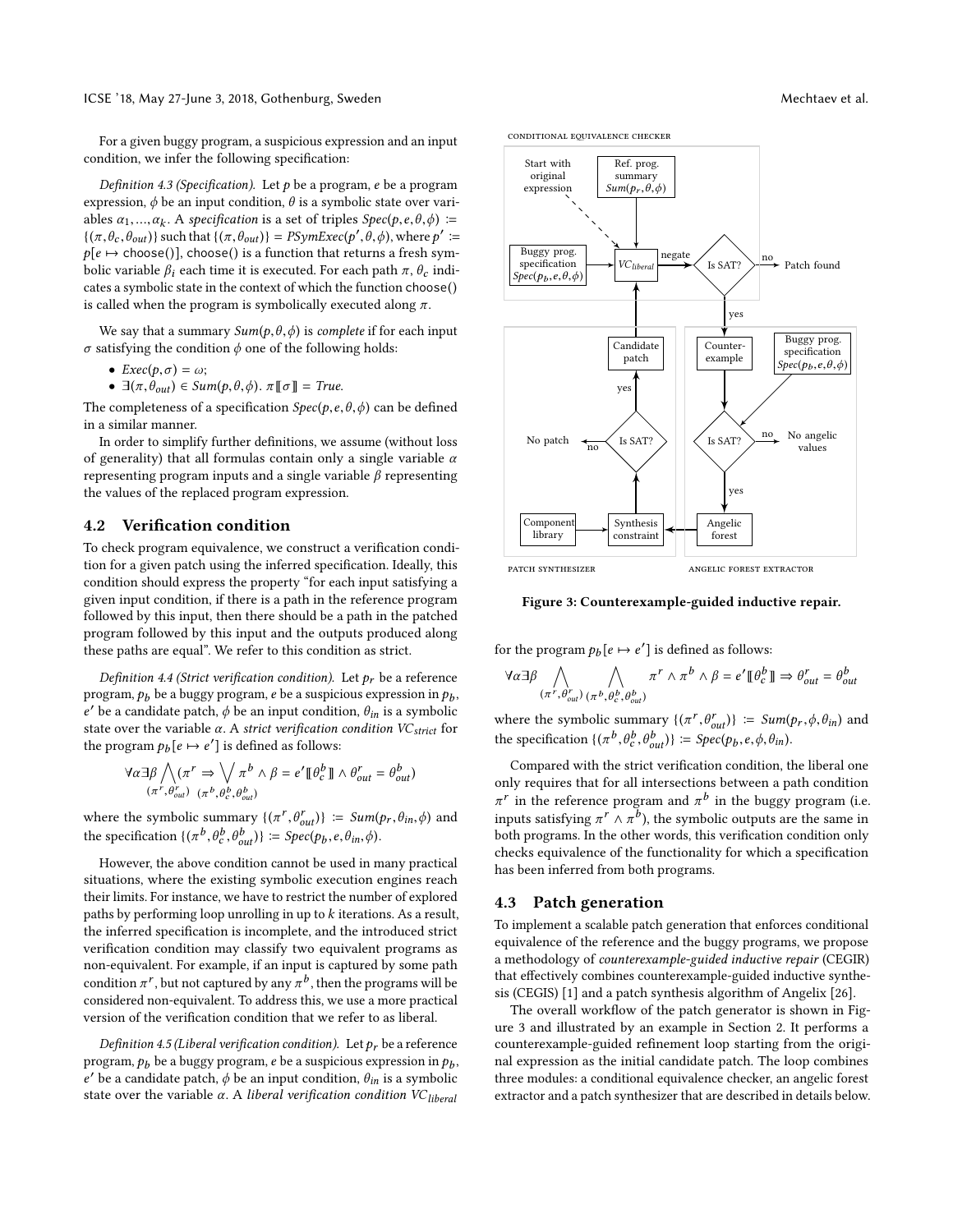Conditional equivalence checker. In order to verify that a given candidate patch makes the buggy program conditionally equivalent to the reference program, we solve the liberal verification condition given in Definition 4.5. In order to solve the universally-quantified formula, we check the unsatisfiability of its negation, so as in previous works [13, 28]. Note that the introduced verification condition is an ∀∃ formula, therefore its negation also produces a universallyquantified formula. However, the quantifiers ∀∃ can be replaced with  $\forall \forall$ , since for each  $\alpha$  the values of  $\beta$  is uniquely identified by the constraint  $\pi^b \wedge \beta = e' \llbracket \theta_c^b \rrbracket$ . Thus, the negation of the liberal verification condition in Definition 4.5 is

$$
\exists \alpha \exists \beta \bigvee_{(\pi^r, \theta_{out}^r) (\pi^b, \theta_c^b, \theta_{out}^b)} \pi^r \wedge \pi^b \wedge \beta = e' \llbracket \theta_c^b \rrbracket \wedge \theta_{out}^r \neq \theta_{out}^b
$$

The above formula is an ∃∃ formula, therefore it can be solved using an off-the-shelf SMT solver. If the formula is unsatisfiable, then the patch is correct (conditionally equivalent to the reference program). Otherwise, a counterexample test is generated.

Angelic forest extractor. Given a counterexample test and a specification inferred from the buggy program, our algorithm computes a compact specification for the expression based on angelic values (angelic forest). The algorithm of angelic forest extraction is similar to that used in Angelix [26]. It is presented in Algorithm 1. If angelic values cannot be extracted, then the bug cannot be fixed at the considered location (or the specification is incomplete). Otherwise, the values are extracted and passed to the synthesizer.

Patch synthesizer. Since the input to the synthesizer is an angelic forest, we used the Angelix implementation of a patch synthesizer that extends SMT-based component-based program synthesis [26]. If a patch cannot be synthesized, then the search space (the set of considered transformations) is insufficient to find a repair. If a patch is found, it is passed to the conditional equivalence checker.

PROPOSITION 4.6 (CORRECTNESS GUARANTEE). Let  $p_b$  be a buggy program,  $p_r$  be a reference program,  $\phi$  be an input condition, e be a suspicious expression in  $p_b$ . Assume that  $e'$  is a patch that is produced by the CEGIR algorithm (Figure 3) given complete specifications  $Sum(p_r, \theta, \phi)$  and  $Spec(p_b, e, \theta, \phi)$  as inputs. Then,  $p_b[e \rightarrow e']$  and  $p_r$ are conditionally partially equivalent w.r.t. the condition  $\phi$ .

#### 5 IMPLEMENTATION

We have implemented the tool SEMGRAFT for evaluating our technique. SEMGRAFT consists of three main components: preconditioned symbolic executor, verification condition generator and patch generator. SEMGRAFT receives a buggy and a reference program, an input condition and a test suite as input, and produces a patch for the buggy program as the output. Figure 4 shows the architecture of our tool. Below, we explain how these components are implemented.

Preconditioned symbolic executor (PSE). PSE is built on top of KLEE  $[4]$  – a widely used symbolic execution engine. To support preconditioned symbolic execution, the modified version of KLEE takes the user-defined input condition  $\phi$  in SMTLIB2 format as input. Specifically, we modify the function fork of the KLEE interpreter which is called when KLEE encounters a symbolic branch. The path conditions of both branches are conjoined with the input condition to determine whether a path is terminated immediately or further



Figure 4: Architecture of SEMGRAFT.

explored. We integrate Z3 solver [6] with KLEE and pass symbolic constraints between them for checking the satisfiability of symbolic expressions. PSE outputs symbolic formula in SMTLIB2 format and invokes Z3 solver via a wrapper function.

Verification condition generator (VCG). VCG takes the symbolic summary of the reference program and the specification of the buggy program, both of which are obtained by executing PSE with the input condition. Our tool SEMGRAFT supports both kinds of verification condition as per Subsection 4.2, but the default option of VCG is the liberal verification condition which is more practical for real-world programs. We use an open-source library jSMTLIB<sup>1</sup> for processing SMT files generated by PSE.

Patch generator (PG). PG takes the liberal verification condition in SMTLIB2 format and executes a counterexample-guided inductive repair loop until it finds a patch that satisfies the desired property. The workflow of PG is shown in Figure 3.

## 6 EXPERIMENTAL EVALUATION

To evaluate the effectiveness of our approach, we aim to investigate the following research questions:

(RQ1) Can SEMGRAFT generate repairs for real-world software?

(RQ2) Can SEMGRAFT alleviate the overfitting problem of existing test suite based program repair techniques using the reference implementation?

RQ1 is designed to investigate the applicability of our approach for repairing real-world applications. A previous study [14] has reported that a straightforward combination of a state-of-the-art equivalence checking system with counterexample-guided inductive systems scales only to small programs. To be applicable to realworld programs such as Busybox and GNU Coreutils, our approach sacrifices discovers a partial specification for checking conditional equivalence w.r.t. a user-provided condition. Therefore, we also discuss how such a condition can be derived from existing tests.

RQ2 assesses the correctness of generated patches compared with test-driven program repair approaches. As in previous works [22, 26], we identify a generated patch as correct only if it is syntactically equivalent to the developer patch (modulo trivial refactorings).

<sup>1</sup> jSMTLIB website: https://github.com/smtlib/jSMTLIB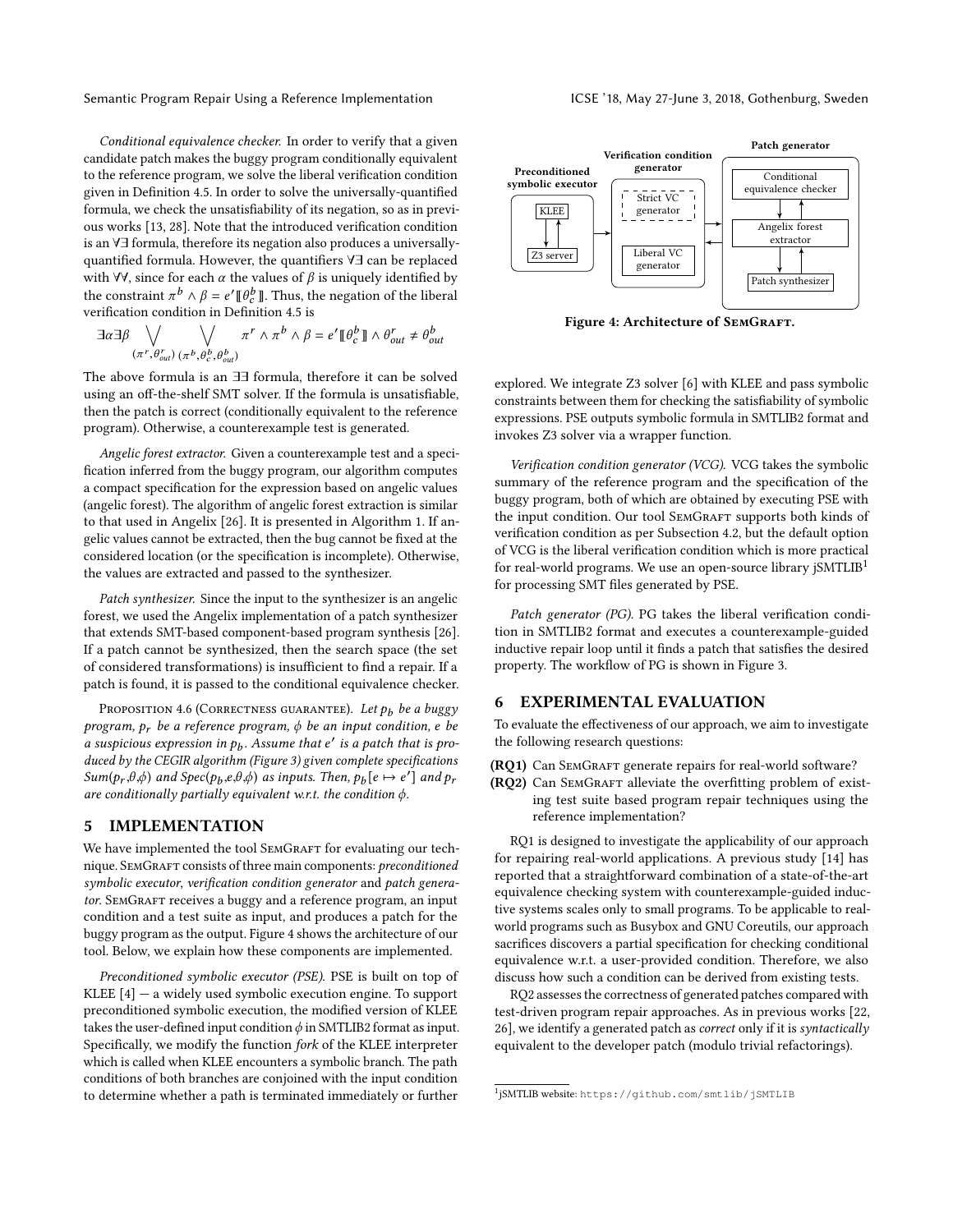| <b>Buggy</b><br>Prog. | <b>Buggy</b><br>Commit | Ref. Prog.        | Ref. Prog.<br><b>Version</b> | <b>Failure Description</b>                          | ANGELIX'  | <b>SEMGRAFT</b> |
|-----------------------|------------------------|-------------------|------------------------------|-----------------------------------------------------|-----------|-----------------|
| sed                   | c35545a                | sed of GNU sed    | version 3.01                 | Failed to handle zero-length match                  | Correct   | Correct         |
| seq                   | f7d1c59                | seq of Coreutils  | version 6.10                 | Wrong output when 2 input arguments are equal       | Correct   | Correct         |
| sed                   | 7666fa1                | sed of GNU sed    | version 3.01                 | Wrong output when handling s///NUM                  | Incorrect | Correct         |
| sort                  | d1ed3e6                | sort of Coreutils | version 8.27                 | Wrong output when handling-KSTART, N. ENDCHAR       | Incorrect | Correct         |
| seq                   | d86d20b                | seq of Coreutils  | version 8.27                 | seq no longer accepts 0 value as increment argument | Incorrect | Correct         |
| sed                   | 3a9365e                | sed of GNU sed    | version 3.01                 | Failed to handle $s///$ which has empty matches     | Incorrect | Correct         |

Table 1: Busybox subject programs

Table 2: Coreutils subject programs

| <b>Buggy</b><br>Prog. | <b>Buggy</b><br>Commit | Ref. Prog.        | Ref. Prog.<br><b>Version</b> | <b>Failure Description</b>                    | ANGELIX'  | <b>SEMGRAFT</b> |
|-----------------------|------------------------|-------------------|------------------------------|-----------------------------------------------|-----------|-----------------|
| mkdir                 | f7d1c59                | mkdir of Busybox  | version 1.27.2               | Segmentation fault                            | Incorrect | Correct         |
| mkfifo                | cdb1682                | mkfifo of Busybox | version 1.27.2               | Segmentation fault                            | Incorrect | Correct         |
| mknod                 | cdb1682                | mknod of Busybox  | version 1.27.2               | Segmentation fault                            | Incorrect | Correct         |
| copy                  | f3653f0                | copy of Busybox   | version 1.27.2               | Failed to copy a file                         | Correct   | Correct         |
| md5sum                | 739cf4e                | md5sum of Busybox | version 1.27.2               | Segmentation fault                            | Correct   | Correct         |
| cut                   | 6f374d7                | cut of Busybox    | version 1.27.2               | Failed to handle-b $2 -$ , $3 -$ like-b $2 -$ | Incorrect | Correct         |

#### 6.1 Experimental setup

In order to address the described research questions, we choose the subjects in our experiments according to the following four criteria.

- (1) The subjects are real-world software that is widely used.
- (2) Reference programs are available that process the same inputs as the buggy programs but exhibit the correct behavior.
- (3) The buggy and the reference program are substantially different in their structure.
- (4) The developer patches are within the search spaces of our implementation. By the search space we mean the set of considered transformations defined through the components used for component-based synthesis.

The last criteria allows us to reason about correctness of generated patches (e.g. if the developer patch was not in the search space, then any generated patch would a priori be identified as incorrect).

Our subjects are 12 real software errors of two open-source C projects Busybox [39] and GNU Coreutils [40] extracted from (1) commit logs, (2) bug reports and (3) previous research [4]. Both Busybox and GNU Coreutils provide many common UNIX utilities, but Busybox has been implemented with size-optimization, limited resources, and is mainly used for small or embedded systems. We employ our tool SEMGRAFT to repair the embedded Linux Busybox with GNU tools like Coreutils as reference, and vice versa.

To address the second question (RQ2), we compared our technique with a state-of-the-art test-driven program repair approach, Angelix [26]. Angelix is closely related to our technique since it also applies symbolic execution to infer specification and synthesizes patches. We selected this approach for our evaluation because this enables us to more objectively investigate the impact of specification inferred from a reference program. Specifically, since our implementation reuses the synthesizer of Angelix, both Angelix and SEMGRAFT explore the same space of candidate patches. In

order to ensure that the systems have access to the same semantic information about the program, we integrated the algorithm of Angelix into SEMGRAFT in such a way that both tools use the same specification inferred from the buggy program (we refer to this version of Angelix as Angelix'). The main difference of the two tools is that SEMGRAFT performs a counterexample-guided inductive repair loop to ensure conditional equivalence with the reference implementation, while ANGELIX' relies solely on the test suite provided by GNU Coreutils/Busybox developers and stops immediately when finding an expression satisfying the tests.

All our experiments were performed on Intel Xeon CPU E5-2630 v4 @ 2.20GHz CPU with Ubuntu 14.04 64-bit operating system.

#### 6.2 Summary of experiments

Table 1 summarizes our experiments with Busybox and Table 2 summarizes our experiments with GNU Coreutils. For each pair of a buggy and a reference program, the tables show the name of the buggy program and its version in the commit history, the reference program and its version, a description of the bug, and the results of executing ANGELIX' and SEMGRAFT for repairing the defect.

SEMGRAFT demonstrated that the proposed approach can be applied to real-world programs. Specifically, it managed to repair all defects that are repaired by Angelix. Since the workflow of Sem-GRAFT also includes inferring specification for a reference program and checking verification conditions, it required a longer time to generated patches. Specifically, Angelix' required 15 minutes on average to generate patches, while SEMGRAFT required 45 minutes.

In the experiments, SEMGRAFT inferred specifications consisting of up to 81 paths from a reference program and up to 250 paths in a buggy program. The number of paths, in general, depends on the structure of the buggy and the reference programs, bounds used for symbolic execution and the chosen condition  $\phi$ . Typically, the specification inferred from the buggy program includes more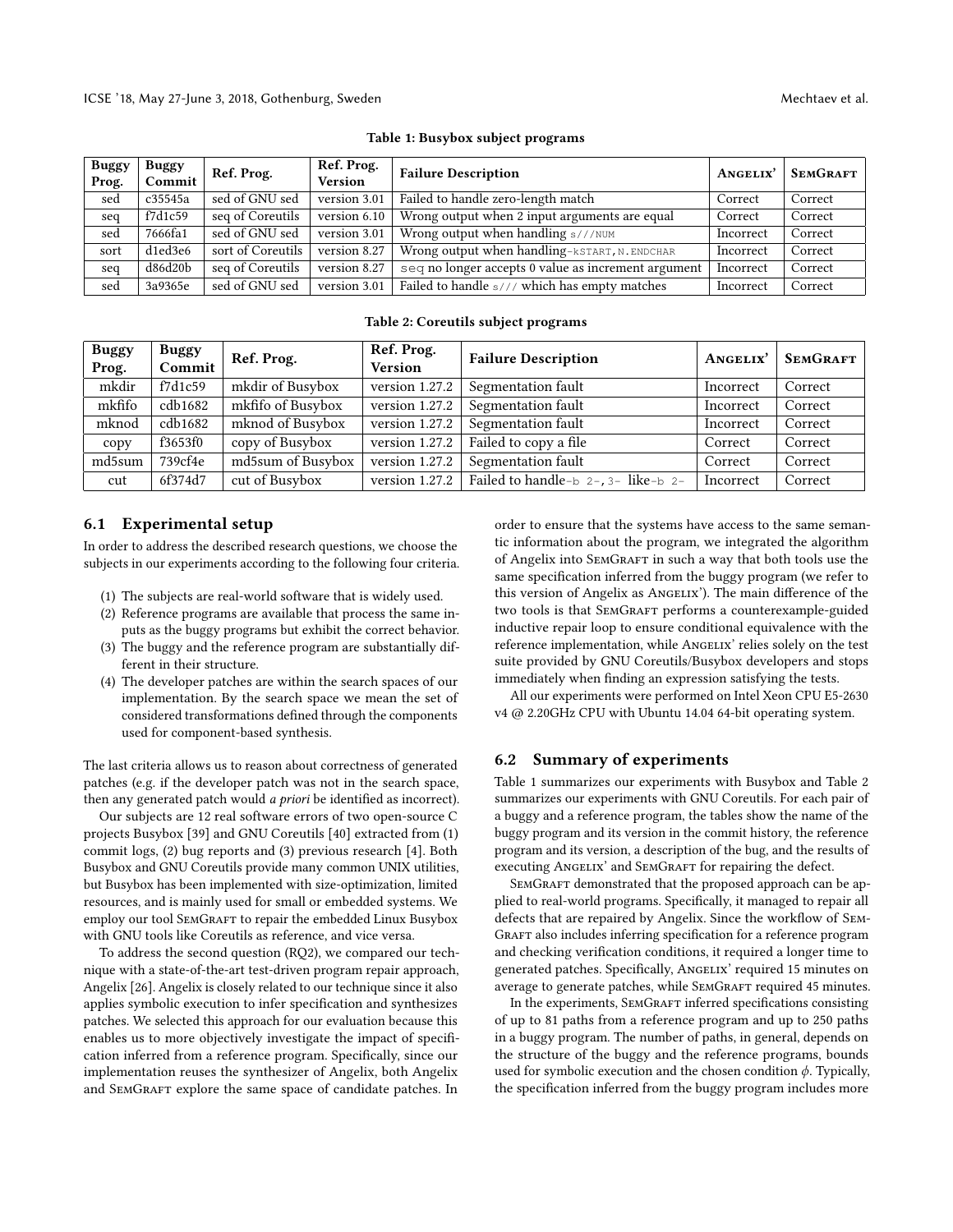```
if (!rhs_specified)
  {
    if (eol\_range\_start == 0 || eol\_range\_start == 3)eol_range_start = initial;
    field_found = true;
  }
```
(a) Patch generated by ANGELIX' based on tests.

```
if (!rhs_specified)
  {
    if (eol range start == 0 || initial < eol range start)
      eol_range_start = initial;
    field_found = true;
  }
  (b) Patch generated by SEMGRAFT based on reference program.
```
Figure 5: Generated patches for **cut** (ver. 6f374d7).

paths due to additional symbolic variables injected into the buggy program for suspicious expressions.

As can be seen from the tables, SEMGRAFT generated repairs equivalent to developer patches for all considered examples, while ANGELIX' that relies only on tests repaired less than half of the defects correctly. This shows that the reference implementation indeed can help to alleviate test overfitting.

# 6.3 Deriving input condition

An input condition used for enforcing conditional equivalence of the patched and the reference program is an important part of our approach and it has to be defined by the user. We use an example of a bug in cut (ver. 6f374d7) to demonstrate how such a condition can be defined in practice. cut extracts sections from each line of its input. The buggy version of cut of GNU Coreutils wrongly interprets the command  $-b$  2-, 3- as  $-b$  3- (extract input bytes staring from the third byte) instead of  $-b$  2- (extract input bytes staring from the second byte). The developer provides the following two tests that cover the buggy functionality:

```
echo -ne '1234' | cut -b 2-,3-
echo -ne '1234' | cut -b 3-,2-
```
For both of these tests, the expected output is 234. The above two tests cover program behavior for two concrete pairs of indexes (2,3) and (3,2). However, this is insufficient for a test-driven program repair to produce a patch that generalizes beyond the tests.

In this work, we propose to define an input condition for generating conditional equivalence-enforcing patches by parametrizing existing tests. Note that the purpose of parametrizing the test is to make generated patches generalize, yet ensuring tractability of specification inference. Therefore, the user should parametrize the essential part in the test related to the failure. In this case, we inject parameters instead of the indexes {2,3} that affect the way the data is processed. As a result, we obtain the following input:

echo -ne '1234' | cut -b 
$$
\alpha_0
$$
-,  $\alpha_1$  -

where  $\alpha_0$  and  $\alpha_1$  indicate the injected parameters. Given such a parametrization, the condition  $\phi$  will be accordingly defined as:

$$
\phi := arg0[0] = " - " \land arg0[1] = "b" \land
$$
  
arg1[1] = " - " \land arg1[2] = ", " \land arg1[4] = " - " \land in = "1234"

where  $arg\theta$  and  $arg1$  denote command-line arguments, in is the standard input stream.

This example demonstrates that defining an input condition for our approach may require a small effort from the user. However, we believe that such a condition can be potentially derived automatically. One possible way to do that would be to execute the failing test concolically to collect input constraints (e.g. using ZESTI [23]), and construct an input condition for our approach by generalizing the obtained constraint. We leave this for future work.

#### 6.4 Impact of reference program

In this section, we show how the use of a reference implementation can enable SEMGRAFT to find a correct path, while ANGELIX' finds a plausible (passing the given tests), but incorrect repair.

For the discussed bug in cut program, Angelix' uses the tests given above to construct a patch in Figure 5a. This patch adds a condition into the program that changes the way how indexes in the given command are handled. The expression includes the disjunct eol\_range\_start == 3 that ensures that the index 3 is not used by the command -b 2-, 3-. However, this condition does not generalize to other values of the indexes that can appear in such command but merely overfit the given test.

As opposite to ANGELIX', SEMGRAFT extracts a specification from the buggy and the reference programs via preconditioned symbolic execution with  $\phi$ . In this example, it extracts 30 paths from the buggy program and 18 paths from the donor program (Busybox cut). Then, it performs a counterexample-guided inductive repair loop until it finds a patch that enforces conditional equivalence of Coreutils cut and Busybox cut w.r.t. $\phi$ . Specifically, after obtaining a candidate patch as in Figure 5a, it generates a counterexample test -b 3-,4- for which the output of Coreutils cut diverges from Busybox cut. Based on this test, it extracts the angelic path

```
{(\beta^0, True, \{initial \mapsto 3, eol\_range\_start \mapsto 0, \}),(\beta^1, False, \{\text{initial} \mapsto 4, \text{eol\_range\_start} \mapsto 3, \}) }.
```
Given the extracted path, SEMGRAFT generates the patch in Figure 5b, which is identical to the developer repair. SEMGRAFT also proves that it is correct (equivalent to Busybox cut) for all possible combinations of indexes in the described command.

## 7 THREATS TO VALIDITY

Internal validity. The main threat to internal validity is the manual construction of the input condition  $\phi$  for our experiments that were based on the negative, developer-written tests. In general, creating such conditions may not be trivial. However, existing techniques like delta debugging [48] could help the user to minimize the test input arguments still showing the buggy behavior, and hence, to simplify the input condition. Additionally, the performed manual inspection of the experimental results might be error-prone. To mitigate this, two authors of the paper double-checked the created input conditions and the generated patches.

External validity. The main threat to external validity is that the chosen selection of subjects may not generalize to other programs. We could not use existing repair benchmarks [17, 36] due to the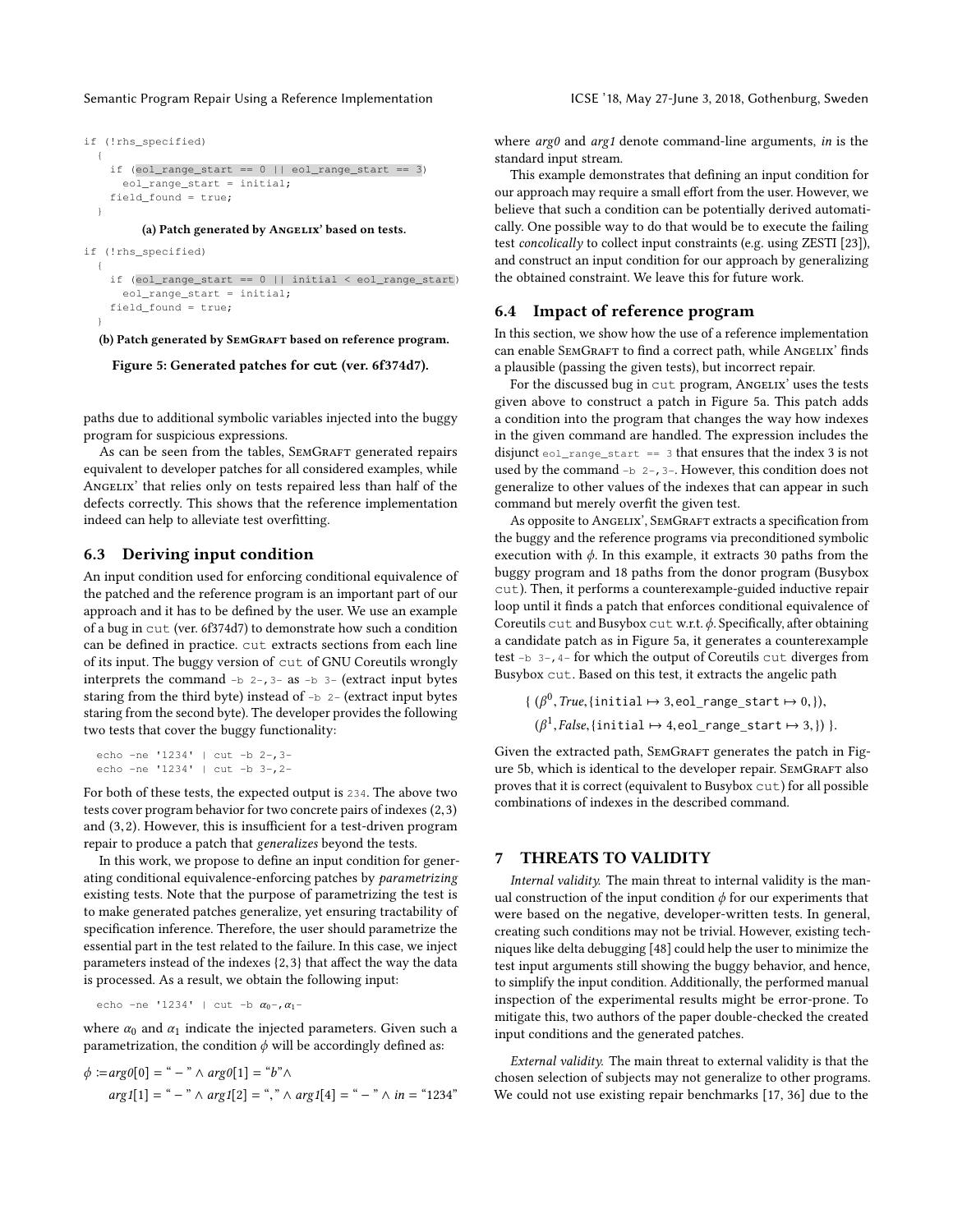lack of reference programs. However, we focused on subjects from the GNU Coreutils and Busybox, which are well-known throughout the community and provide implementation of similar functionality. Another threat to external validity may be the scalability of our approach. It mainly depends on the number of explored paths during the symbolic analysis and the size of the generated verification condition. Therefore, among others, we introduced the user-defined correctness property, which enables the limitation of the search space to a practical usable scope. Furthermore, the approach is limited by the capabilities of the underlying symbolic execution engine, which we tried to improve by using an efficient preconditioned symbolic execution approach.

Construct validity. The main threat to construct validity is the correctness of our implementation because our statement about the conditional partial equivalence of the generated patch holds only if the implementation is correct. We implemented our approach as extensions of existing works: KLEE symbolic execution engine and a synthesizer adapted from Angelix [26]. Therefore, our extension inherits the incorrectness of the baseline. However, face-validity showed that the results are consistent with the expected outcome.

# 8 RELATED WORK

## 8.1 Program repair

In the last years, several program repair approaches have been developed. These approaches can be classified into syntax-based and semantics-based techniques. Syntax-based (generate-and-validate) program repair techniques such as e.g., GenProg [18, 42], AE [41], RSRepair[30] and ACS [44] require subtasks including fault localization, patch generation and execution of regression test cases. Mechanizing these tasks has received significant attention from the automated and search-based software engineering community. Approaches developed by Le Goues et al. [16, 18, 42], Martinez and Monperrus [7, 24] show meaningful results towards the automation of bug fixing. The main idea of these approaches is to use failed test cases to localize potential faults and then apply mutations to the source code until the program satisfies all unit test cases. The mutations that are applied to the program code can range from small changes like modification, addition or removing a single code line [18, 42] to complex edit operations [24] mined from software repositories. Relifix [35] utilizes previous program versions in order to perform automated repair of regression bugs, however it relies on syntactic similarity of the previous and the buggy programs, which distinguishes it from our approach. The quality of patches produced by test-based repair approaches may be low, since the patches may overfit the test data. A study on the correlation of patch quality with the quality of the test-suite guiding the repair has been recently conducted [47]. Semantics-based techniques like SemFix [27], Nopol [45], DirectFix [25], SPR [21], Angelix [26] and JFIX[15] split patch generation into two phases. First, they infer a synthesis specification for the identified program statements. Second, they synthesize a patch for these statements based on the inferred specification. However, since most of semantics-based techniques rely on tests as the correctness criteria, the inferred specification only captures the property of "passing the tests".

Our approach seeks to solve the test overfitting problem in program repair. We show that, subject to the availability of a reference implementation, our scalable symbolic analysis can produce higher quality patches and provide partial correctness guarantees.

#### 8.2 Software transplantation

Automated software transplantation [2, 8, 29] tools like  $\mu$ Scalpel [3] and CodeCarbonCopy [31] aim at transplanting new functionality from a donor application into a recipient application. Code-Phage [32] can fix program errors like out of bounds access, integer overflow, and divide by zero errors. They focus on finding an error checking code in the donor application that can serve as a compensation for a missing check in the host application. Since their approach tries to copy code, it is necessary to translate the check from the data structures and name space of the donor into an application-independent representation suitable for insertion into the recipient application. The advantage of SearchRepair [11] compared to other repair approaches is the use of semantic code search [33, 34] to identify suitable code fragments for repair. Our approach differs from software transplantation literature, since we do not seek to inject any new functionality lifted from a donor program. Our goal is to increase the quality of generated patches using a different correctness criteria, namely the reference program. We also differ from recent works on grafting of code clones [49], since this line of work seeks to achieve greater test-reuse across code clones for the sake of differential testing.

#### 8.3 Equivalence checking

Lahiri et al. [13] proposed an approach to find the rootcause for equivalence failures by leveraging semantic similarity between two program binaries. Since they aim to extract a complete specification, their approach scales only to small programs. Our work sacrifices completeness for the sake of applicability by checking conditional equivalence of a buggy program and a reference program w.r.t. a user-defined input condition.

# 9 CONCLUSION

We proposed a methodology of generating patches based on a reference implementation. Our technique addresses the test-overfitting problem by providing additional correctness guarantees. Specifically, it synthesizes a conditional equivalence-enforcing patch w.r.t. a user-defined input condition. Our experiments demonstrated that our method scales to real-world programs such as GNU Coreutils and Busybox and helps to generate more correct repairs.

## ACKNOWLEDGEMENTS

We thank the participants of Dagstuhl Seminar 17022 on Automated Program Repair for inspiring discussions. This research is supported in part by the National Research Foundation, Prime Minister's Office, Singapore under its National Cybersecurity R&D Program (Award No. NRF2014NCR-NCR001-21) and administered by the National Cybersecurity R&D Directorate. This work is also supported by the German Research Foundation (GR 3634/4-1 EM-PRESS). This work is also supported by Office of Naval Research grant ONRG-NICOP-N62909-18-1-2052.